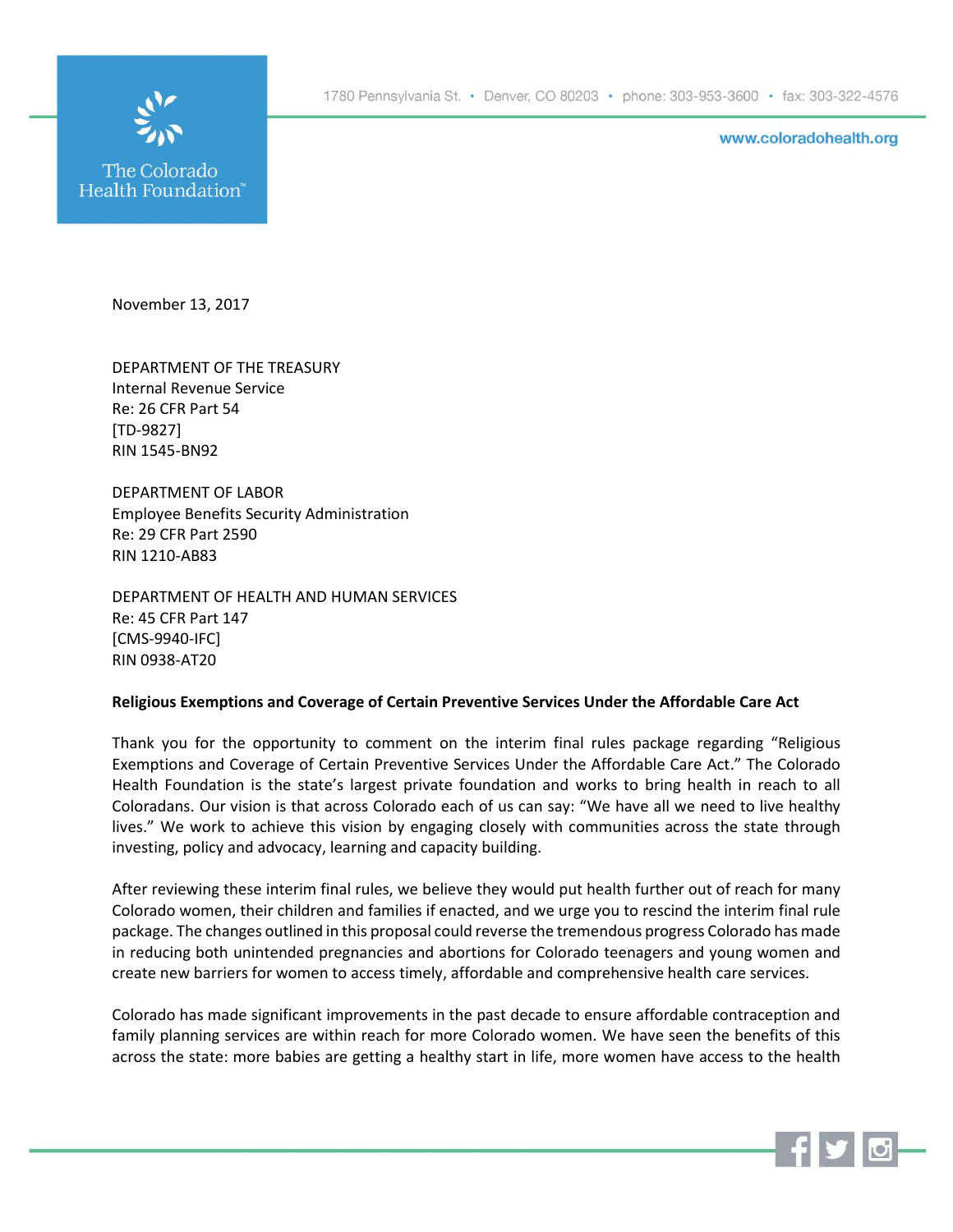care services they need and more educational and economic opportunities are available for Colorado families as a result of these services. According to data from the Colorado Department of Public Health and Environment, since 2008, Colorado has seen significant benefits to expanding access to contraception and family planning services, including:

- The birth rate for young women ages 15-19 has been cut by more than half, falling 53 percent;
- A similar downward trend can be seen among women ages 20-24, with birth rates dropping 30 percent;
- The number of repeat teen births (teens giving birth for the second or third time) dropped by nearly two-thirds (63 percent);
- Births to women without a high school education fell 38 percent;
- The abortion rate among women ages 15-19 fell by 53 percent and among women ages 20-24 by 27 percent;
- The rate of rapid repeat births which carries greater risk for women and their children declined by 12 percent among all women;
- The average age for a first birth increase by 1.2 years among all women; and
- Other public health care costs avoided totaled more than \$66 million.

Current federal and state policies have contributed to these positive trends and continue to underpin any sustained progress we hope to realize. The interim final rules expanding exemptions for mandated contraceptive coverage would have a significant and negative impact on Colorado's progress to advancing women's health. If fewer women have access to the comprehensive coverage, data shows Colorado will experience increases in teenage and young adult birth rates and abortions.

The interim final rules expanding the exemption from the contraceptive coverage requirements to nongovernmental plan sponsors, institutions of higher education, health plan issuers and individuals who object to the provision of contraceptive coverage on religious or moral grounds limit health care services accessed solely by women. As a result, the provisions in this interim final rule threaten to negatively impact the risk pool of the insurance market by permitting the creation of multiple, distinct risk pools that could make coverage more expensive for women. Distinct risk pools separating men and women, young and old, or healthy and sick works in the opposite direction of ensuring affordable access to care for all Americans.

Finally, the Colorado Health Foundation opposes the proposal to allow publicly traded corporations to claim an exemption to no-cost sharing contraceptive services for 'sincerely held moral convictions.' The